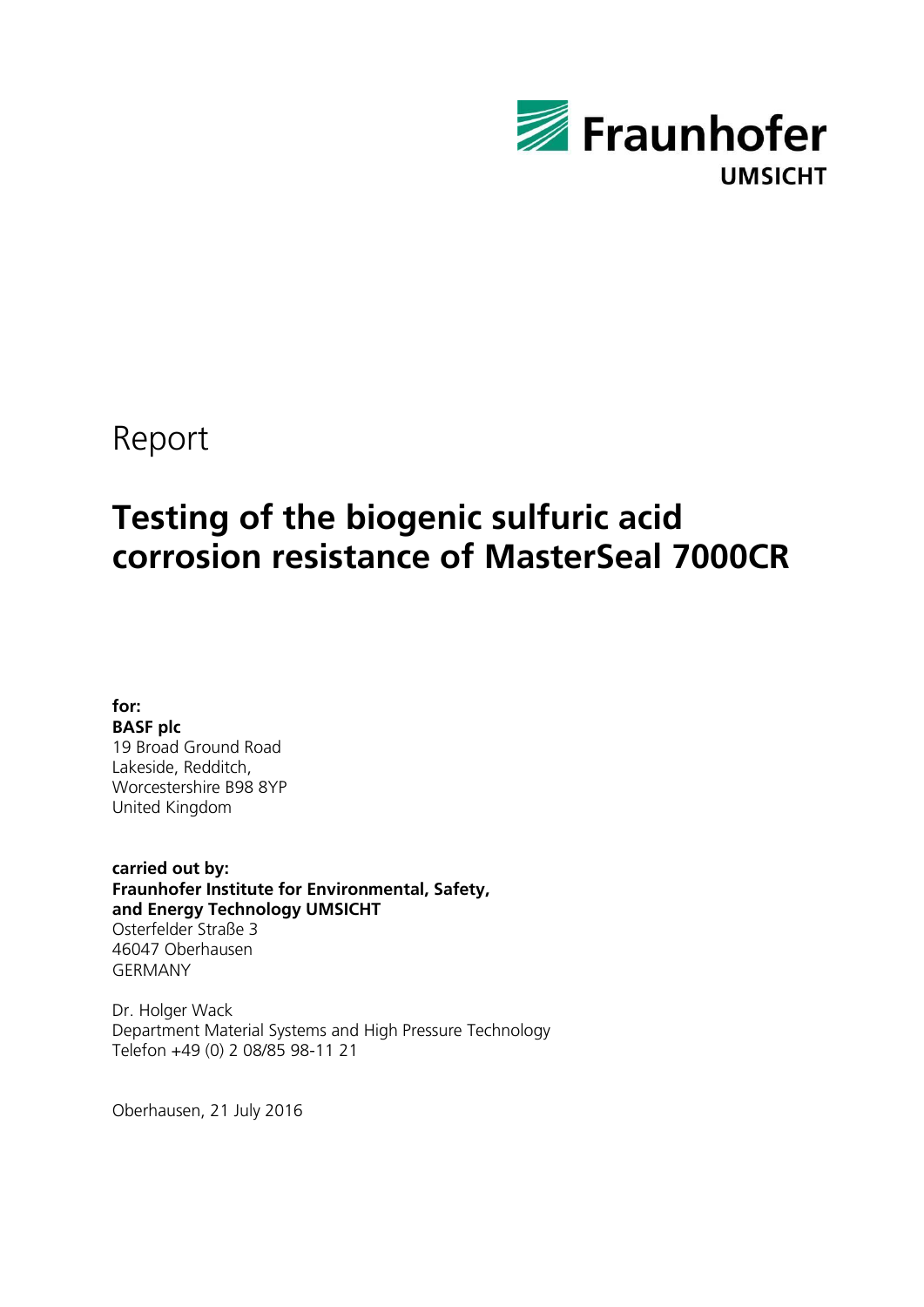# Contents

|            | <b>Content of project</b>                                                     |   |
|------------|-------------------------------------------------------------------------------|---|
|            | <b>Test bench</b>                                                             | 2 |
| 3.1<br>3.2 | <b>Weathering test</b><br>Timetable and parameters<br>Measurement of pH-value | 6 |
| 4          | Annex                                                                         |   |
|            | Contact data                                                                  |   |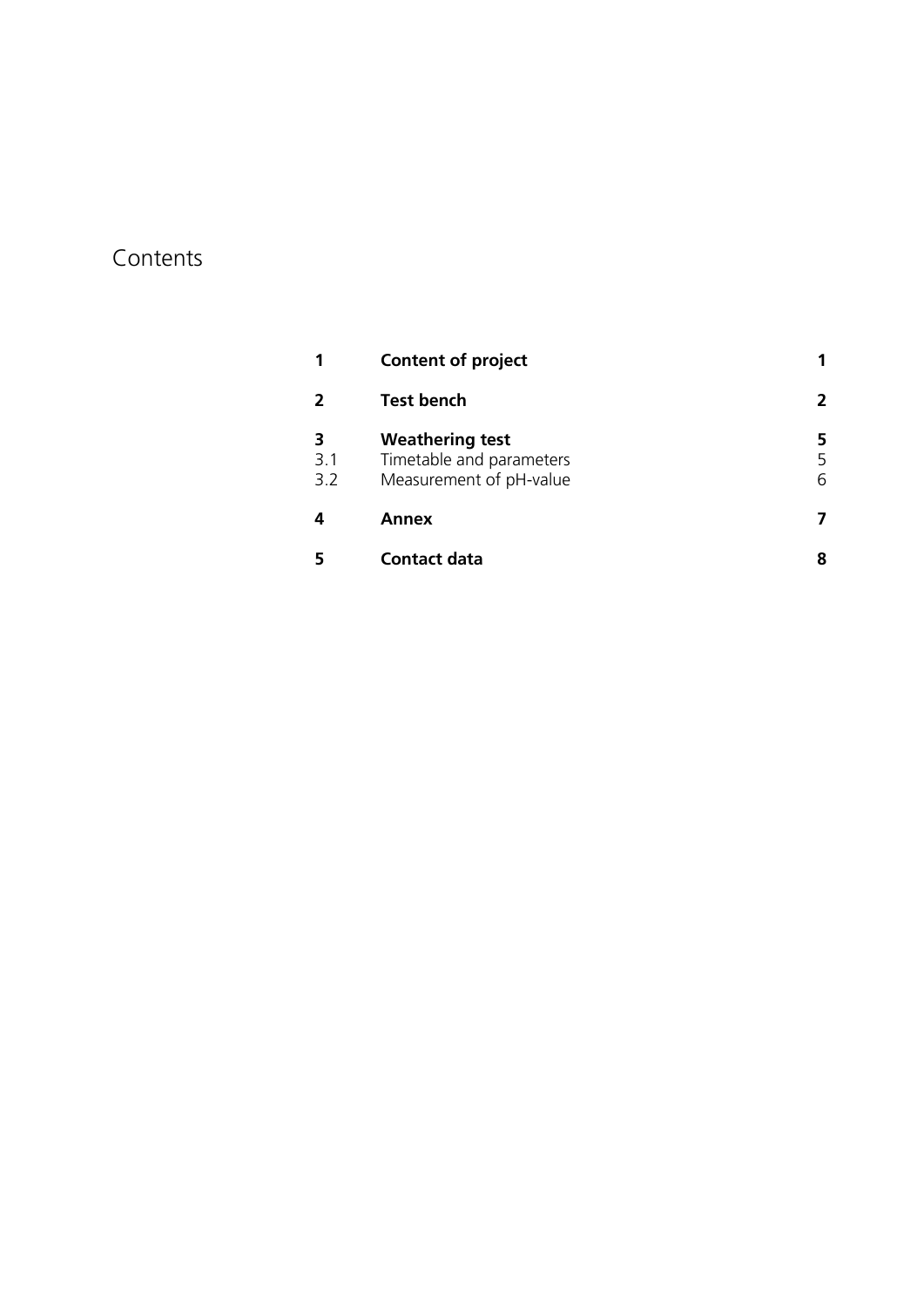# 1 Content of project

The purpose of the project was to carry out a weathering test for MasterSeal 7000CR against biogenic sulfuric acid corrosion.

The test chamber used leads to an acceleration of weathering because of the optimized conditions for the bacteria regarding H<sub>2</sub>S concentration, nutrient content, moisture, and temperature. Based on experiences of the University of Duisburg-Essen (Biofilm Centre, Prof. Wolfgang Sand) the acceleration factor concerning concrete samples is in the range of 8 up to 10. That means, a 6 month period in the chamber is comparable to a 48 up to 60 month period in a real sewer system.

Biogenic sulfuric acid corrosion (BSA) is a chemical attack to surfaces of different materials such as concrete, iron and polymers. It is caused by sulfuric acid producing bacteria e.g. from the genus Thiobacillus and others. It mainly occurs in waste water systems, where sulfur compounds are degraded by microorganisms. Gaseous sulfur compounds are released and accumulate in the head space. Chemical oxidation of  $H_2S$  to elemental sulfur and the following biological oxidation via thiosulfate and other polythionates cause a decrease of  $pH \le 7$ ). The reduced sulfur compounds are oxidized to sulfuric acid yielding energy for the growth of thiobacilli (T. neapolitanus, T. intermedia), which further decrease the pH. Below pH 5.5 A.thiooxidans colonizes the surface. Between pH 2.0-3.0 this organism will find optimal growth conditions. Result is a successive colonization of surfaces by different thiobacilli. Sulfuric acid is produced as a metabolite of these organisms causing an attack onsusceptible materials.

The weathering test was carried out from 08.08.2013 to 12.02.2014.

Individual samples were examined for microbially growth. These examinations were conducted in cooperation with Prof. Dr. Wolfgang Sand of the University Duisburg-Essen (Biofilm Centre of the University Duisburg-Essen, Aquatic Biotechnology).

Individual samples were also examined for signs of corrosion and where possible, physical properties of the materials checked by BASF Construction Chemicals in their Global Development Laboratories at BASF Construction Solutions GmbH, Trostberg (s. Annex 1). This work was carried out additionally to the project by BASF and was on responsibility of BASF.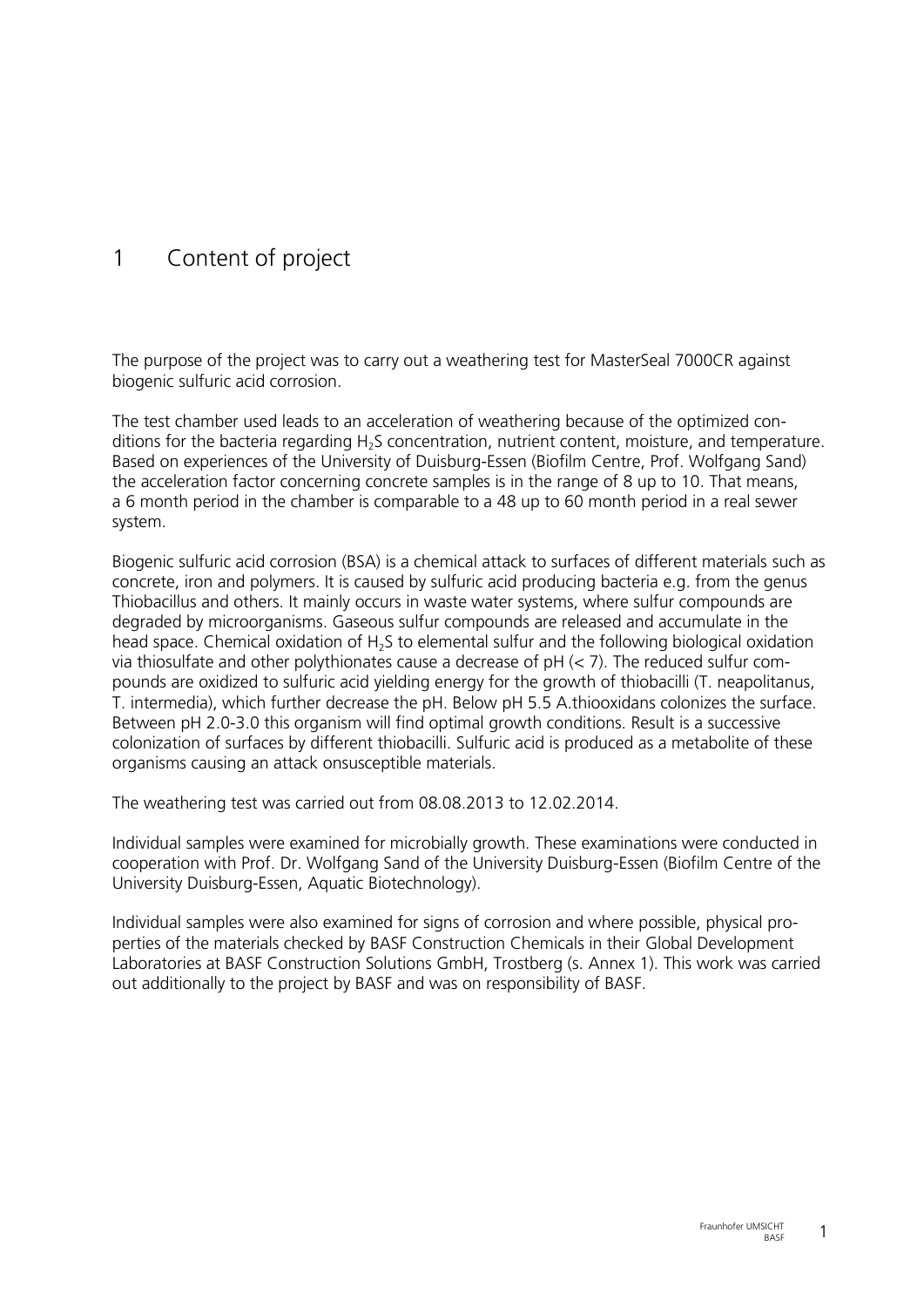# 2 Description of the test bench and test process

The test bench used for the weathering is located at Fraunhofer UMSICHT and operated by Fraunhofer UMSICHT. Figure 1 shows the test bench and the connected test chambers. In this project the chamber on the left hand side was used to carry out the weathering test.



Fig. 1 Test bench at Fraunhofer UMSICHT.

The test bench simulates the attack of biogenic sulfuric acid in a sewer system. The emergence of hydrogen sulfide and the resulting corrosion caused by sulfuric acid in a sewer system is schematically described in figure 2.



Fig. 2 Development of biogenic sulfuric acid corrosion (source: Bock, E., Sand, W., Pohl, A., Bedeutung der Mikroorganismen bei der Korrosion von Abwasserkanälen, TIS Tiefbau – Ingenieurbau – Straßenwesen, Sonderdruck zum 4. Statusseminar »Bauforschung und -technik«, 1983, s. 47-49).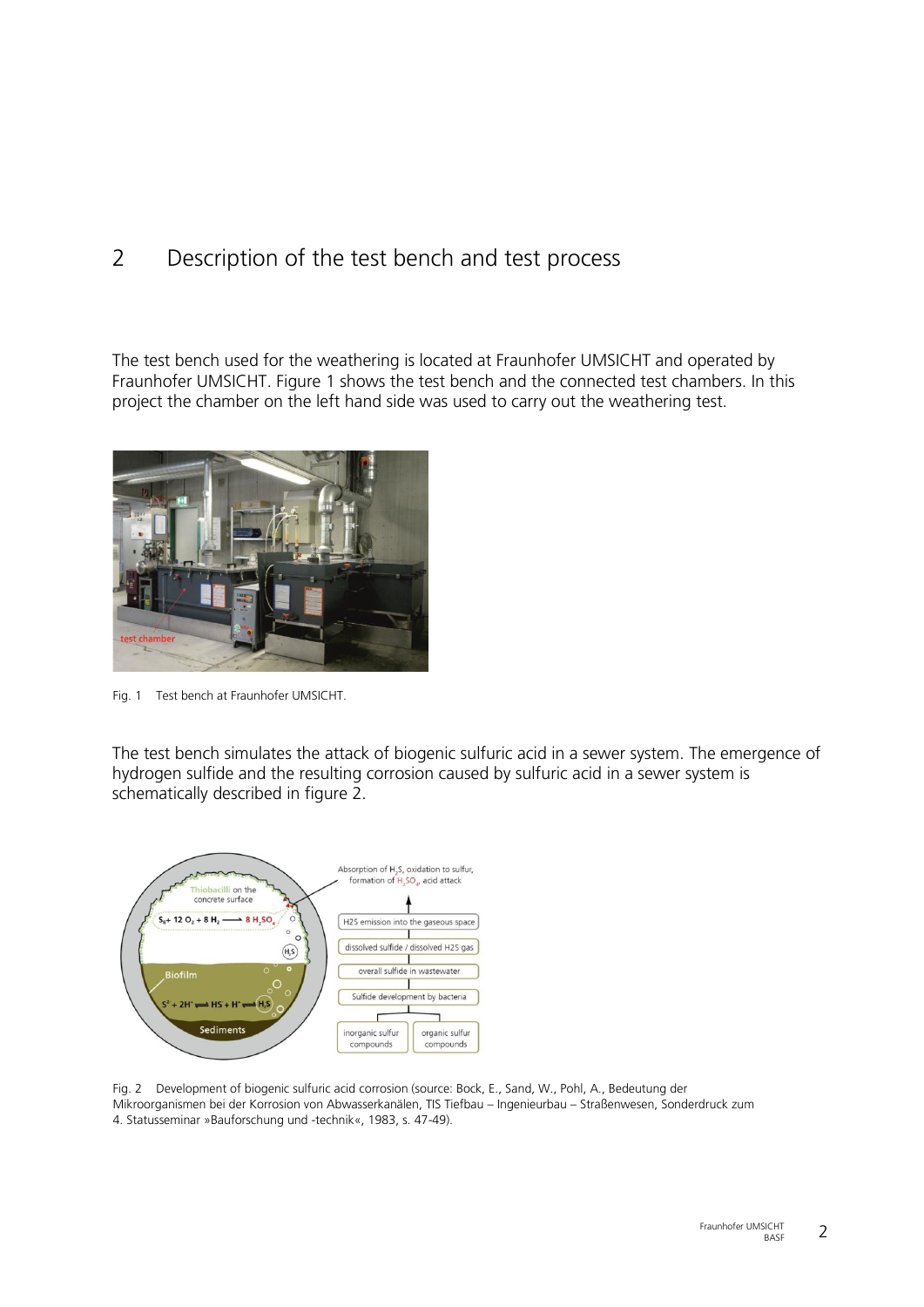The weathering is conducted by making use of the process described in figure 3. The bacteria solution is temperature controlled and pumped in circiut through the test chamber sump. This leads to a moisture saturated atmosphere in the test chamber. The  $H_2S$  gas is produced in a reactor by a reaction of HCl wiht NaS<sub>2</sub> and the gas is flushed discontinuously in the test chamber by a pressure impuls using air. The gas is fed above the samples in the gas compartment of the test chamber.



Fig. 3 Schematic flow diagram of the process.

The concrete samples were placed in the bottom of the chamber using a rack made of stainless steel. In figure 4 the placement of the concrete samples is shown.

The polymer films were placed above the concrete samples in two racks made of PVC (s. figure 4). The films were placed on sheets of artificial turf (polypropylene) to avoid an all area contact with the PVC rack and were covered with small frames made of polycarbonate to avoid movement.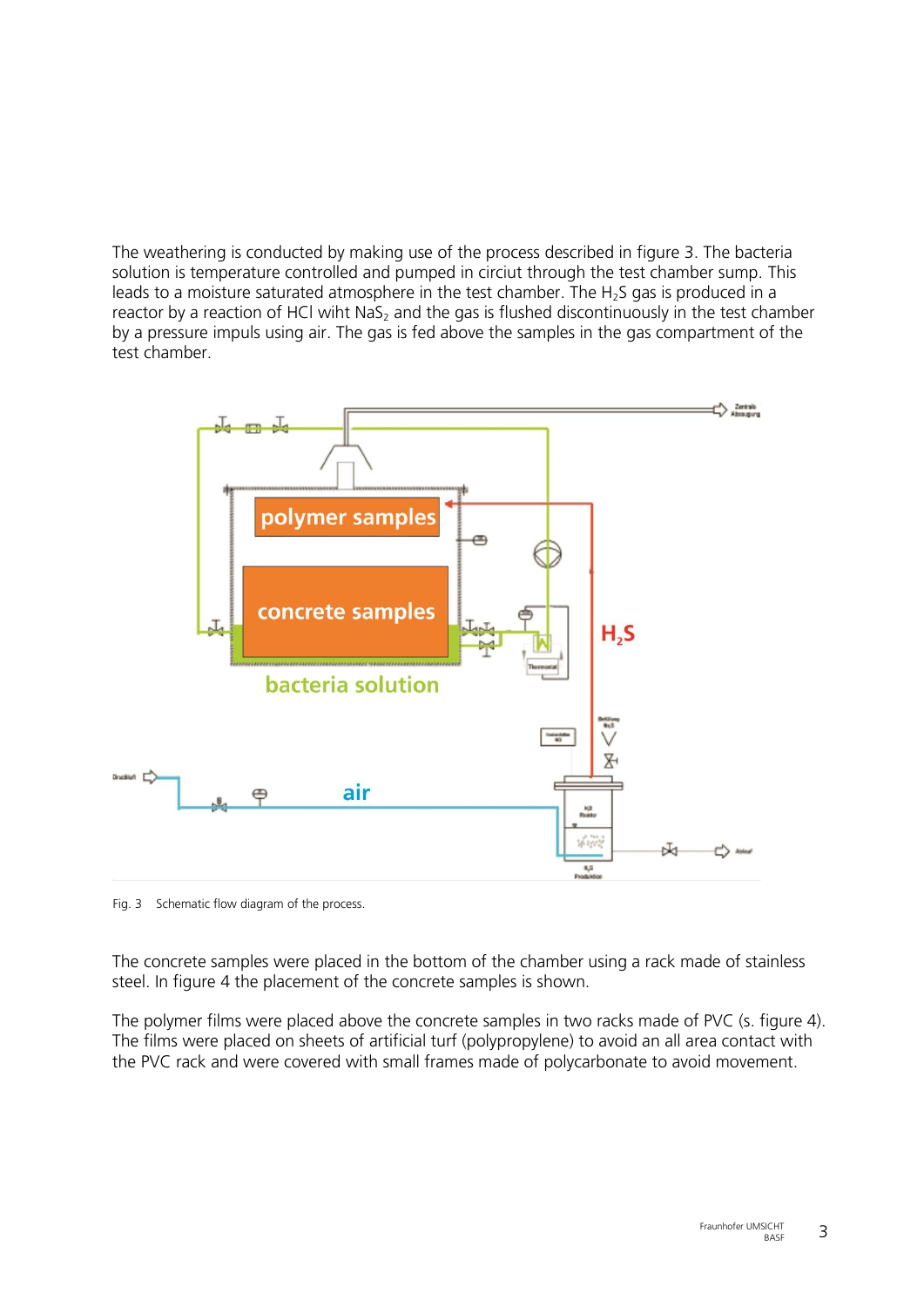





Fig. 4 Placement of concrete samples and polymer films.

placement of concrete samples concrete samples placed in chamber



platforms with polymer samples polymer films with frames of carbonate

The position of each sample in the chamber was documented and is listed in annex 1 concerning the concrete samples and annex 2 concerning the polymer films.

Concrete samples were subjected to two seperate cycles of weathering. The fist set of samples remained permanantly in the gas phase while a second set was cycled in and out of the bacteria solution on a weekly basis to simulate the effect of the varying water line in sewer environments.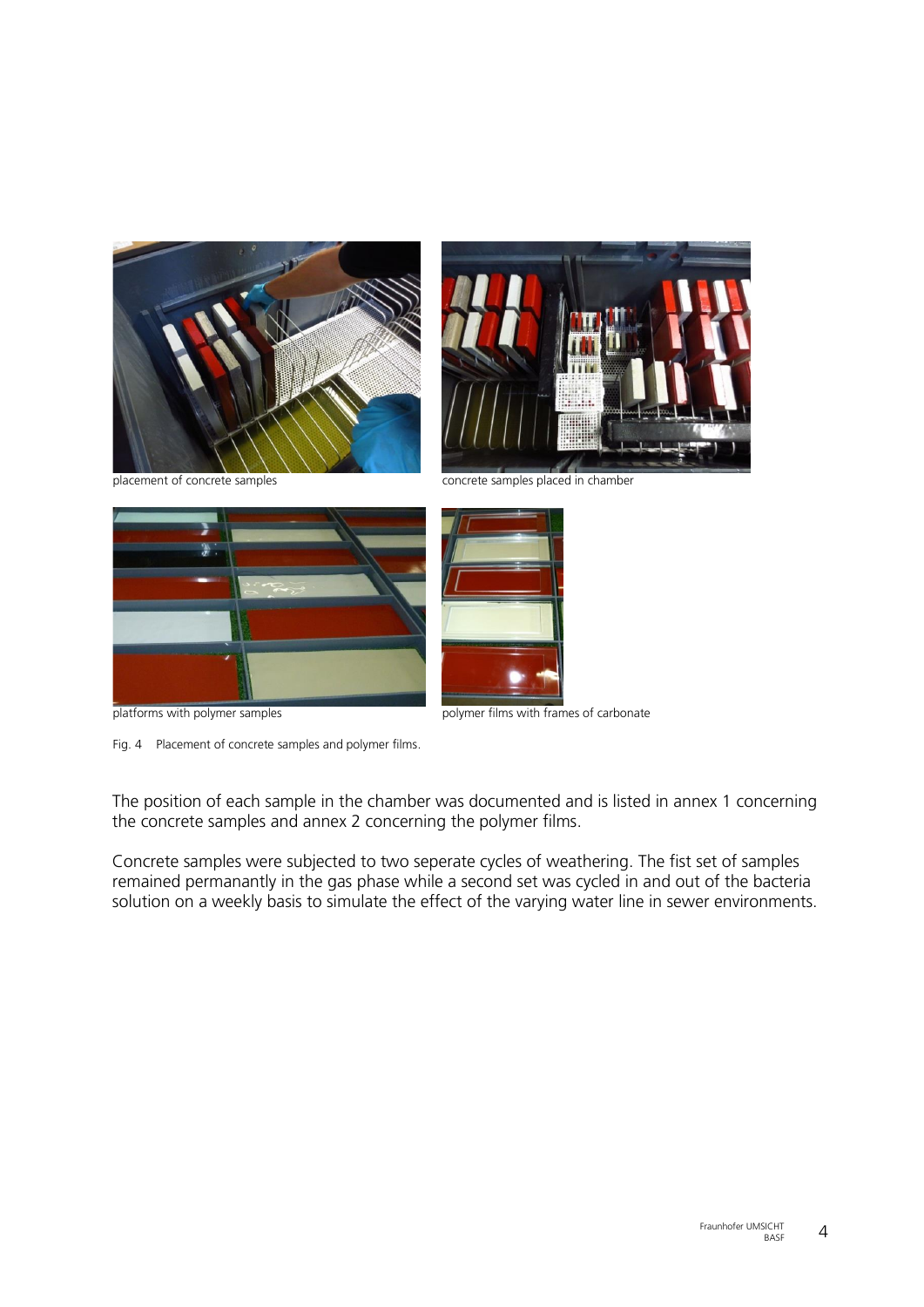### 3 Weathering test

#### **3.1 Timetable and parameters**

The wethering was carried out from 01.08.2013 to 12.02.2014. At 01.08.2014 the concrete samples and polymer films were placed in the chamber together with BASF using a defined nomenclature. On 13.11.2014 BASF inspected the test and documented the samples by taking photos. On 12.02.2014 the samples were taken out from the chamber together with BASF and given back to BASF.

The bacteria solution was heated up to 30 °C and the temperature was controlled during the test. The concentration of  $H_2S$  was between 30 und 60 ppm. Therefore  $H_2S$  is produced continously and fed in the test chamber every 10 minutes by a pressure impuls using air. The inoculations of the samples were carried out by hand using a spray pump and were started on 08.08.2014. The concrete samples were inoculated once a week for 4 weeks and the polymer films were inoculated once a week for 3 weeks.

The weathering test was accompanied by a microbiological analysis that was carried out by the University of Duisburg-Essen (Biofilm Centre, Prof. Wolfgang Sand) to confirm bacterial growth. The results are listed in table 2 and table 3.

| <b>Sample</b>              | Chemoorganotrophic<br>bacteria | Fungi                  |
|----------------------------|--------------------------------|------------------------|
|                            | [ctu/cm <sup>2</sup> ]         | [ctu/cm <sup>2</sup> ] |
| MasterSeal 7000CR + primer | $1F + 03$                      | u.d.                   |
| MasterSeal 7000CR          | u.d.                           | u.d.                   |
| concrete no coating        | $3F + 03$                      | $1F+02$                |

Tab. 2: Cell numbers of chemoorganotrophic bacteria and microscopic fungi in [cfu/cm<sup>2</sup>], cfu= colony forming unit; u.d.= under the detection limit of 3 cells/cm<sup>2</sup>,

The tests for neutrophilic and acidophilic sulfur-oxidizers were qualitatively positive, but were not quantifiable due to less than 1 cell per mL (comparable with  $cm<sup>2</sup>$ ).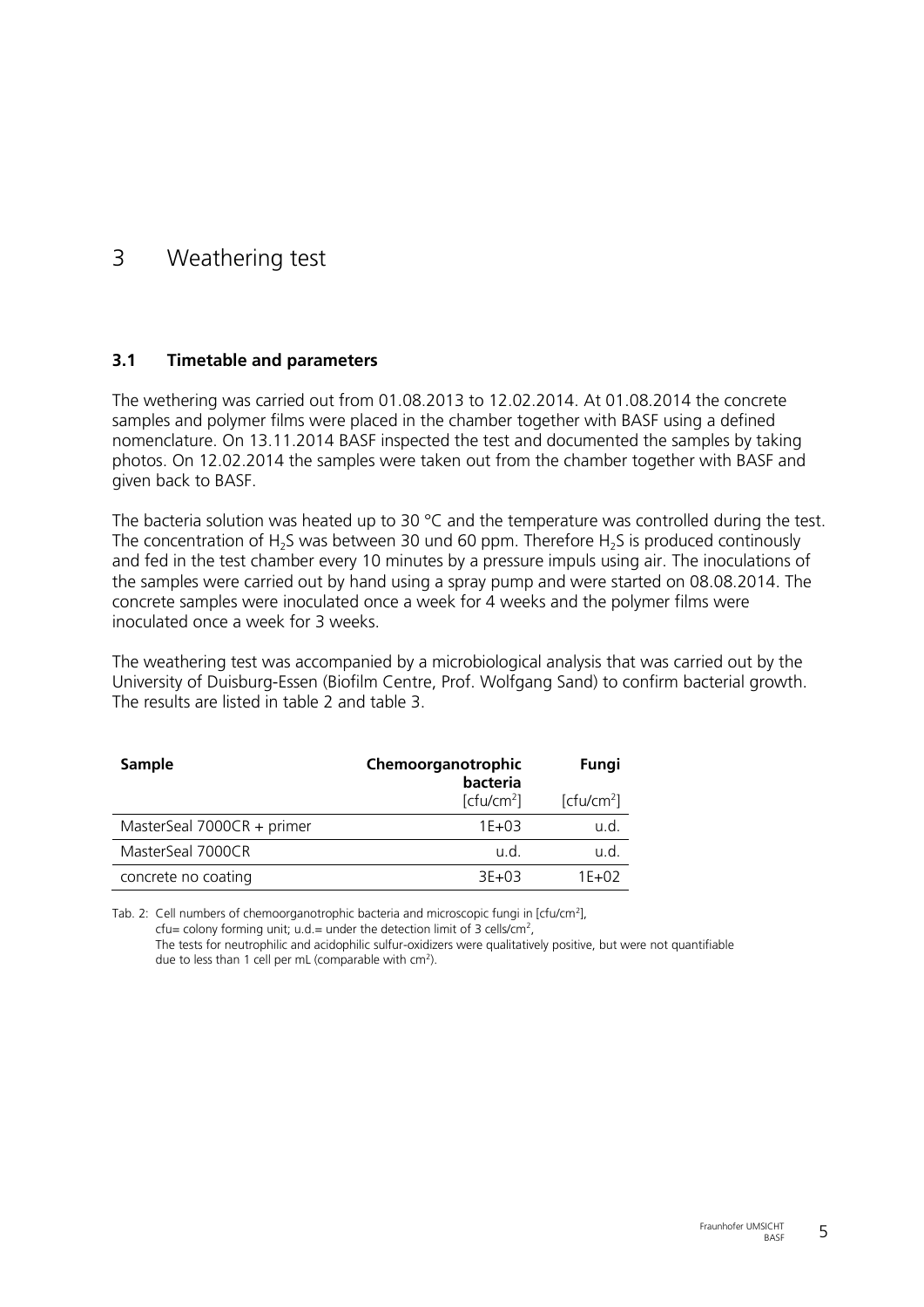| Sample                                         | Chemoorgano-<br>trophic bacteria<br>[ctu/cm <sup>2</sup> ] | Fungi<br>[ctu/cm <sup>2</sup> ] | <b>Neutrophilic</b><br>sulfur-oxidizer<br>[cells/ $\rm cm^2$ ] | <b>Acidophilic</b><br>sulfur-oxidizer<br>[cells/ $\text{cm}^2$ ] |
|------------------------------------------------|------------------------------------------------------------|---------------------------------|----------------------------------------------------------------|------------------------------------------------------------------|
| MasterSeal 7000CR + primer                     | $8E+02$                                                    | $2E+04$                         | $5E+01$                                                        | $3E+03$                                                          |
| MasterSeal 7000CR (a)<br>MasterSeal 7000CR (b) | $3E+03$<br>$3E+03$                                         | $5E+03$<br>$1E + 04$            | $3E+02$<br>$3E+02$                                             | $3E+02$<br>$3E+02$                                               |
| concrete no coating                            | $3E+03$                                                    | $2E+03$                         | $3E+02$                                                        | $3E+03$                                                          |

Tab. 3: Overview results of sampling after 6 months of incubation in the Fraunhofer UMSICHT cabinet, cfu= colony forming unit; u.d.= under the detection limit of 3 cells/cm<sup>2</sup>.

#### **3.2 Measurement of pH-value**

To determine the pH-values on surfaces of the pH strips were used. In the test period at 21 days measurements were carried out. The results are listed in figure 5.



Fig. 5 pH-values of samples during the weathering test.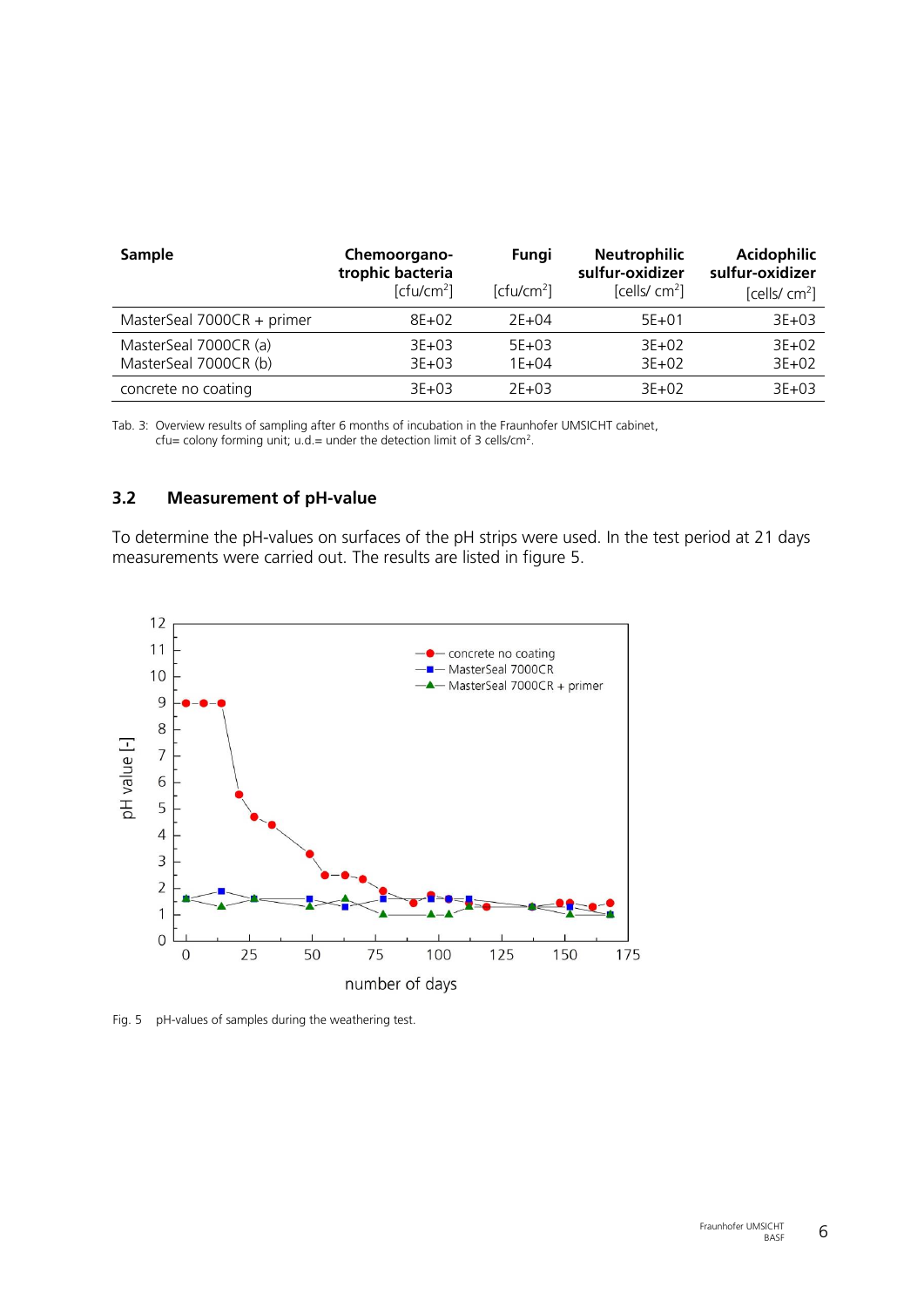## 4 Annex

Annex 1 Results obtained after the weathering test.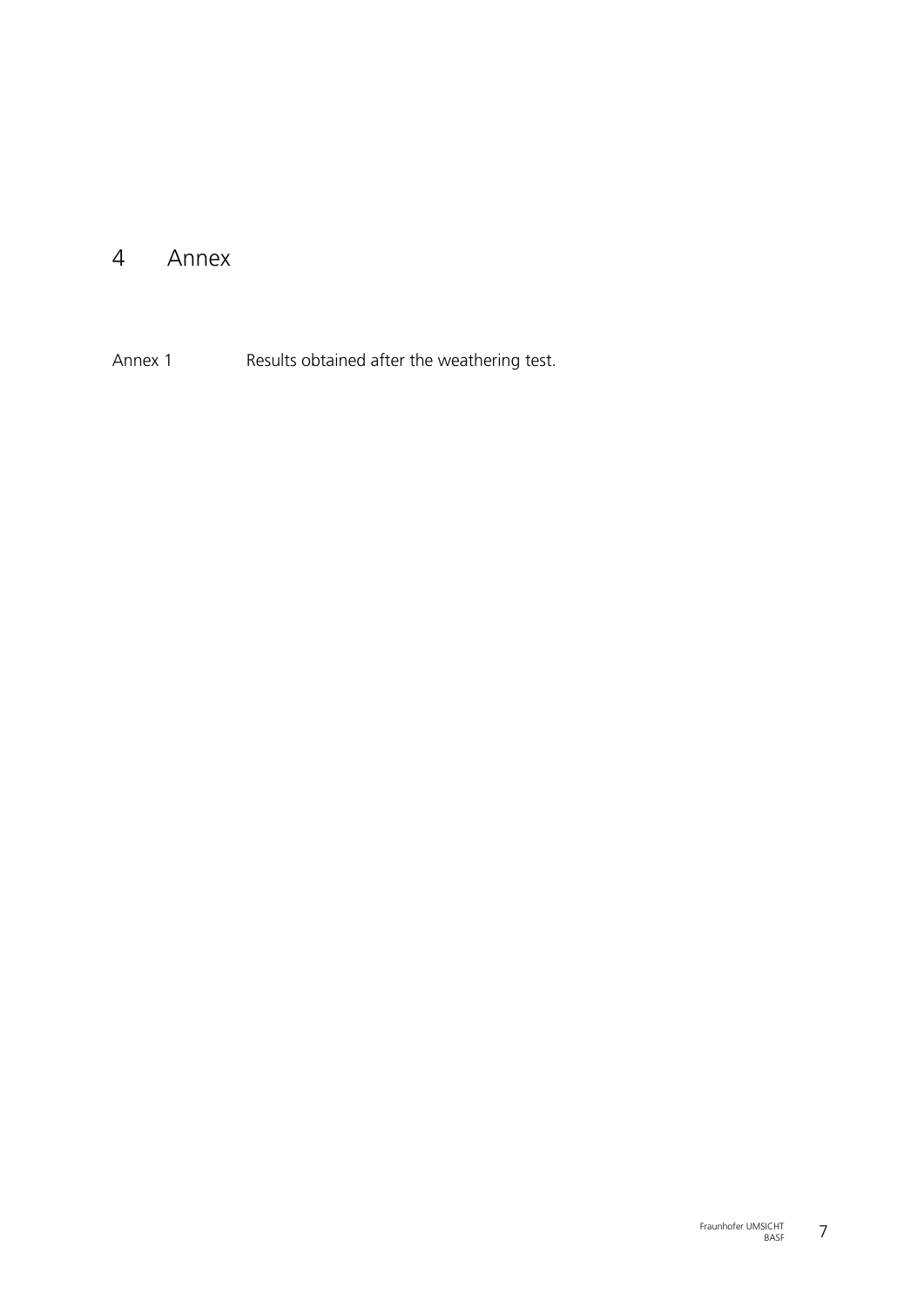## 5 Contact data

#### **BASF Construction Chemicals GmbH**

19 Broad Ground Road Lakeside, Redditch Worcestershire, B98 8YP Andrew Tasker Tel. +44 (0) 1527 / 512255 [andrew.tasker@basf.com](mailto:andrew.tasker@basf.com)

#### **UDE**

Universität Duisburg Essen Campus Essen – Biofilm Centre Aquatische Biotechnologie Universitätsstraße 5 45141 Essen Prof. Dr. Wolfgang Sand Tel. +49 (0) 201 / 183-7080 [wolfgang.sand@uni.due.de](mailto:wolfgang.sand@uni.due.de)

#### **UMSICHT**

Fraunhofer-Institut für Umwelt-, Sicherheits- und Energietechnik UMSICHT Osterfelder Straße 3 46047 Oberhausen Dr. Holger Wack Tel. +49 (0) 208 / 8598-1121 [holger.wack@umsicht.fraunhofer.de](mailto:holger.wack@umsicht.fraunhofer.de) Frank Pape Tel. +49 (0) 208 / 8598-1175 [frank.pape@umsicht.fraunhofer.de](mailto:frank.pape@umsicht.fraunhofer.de)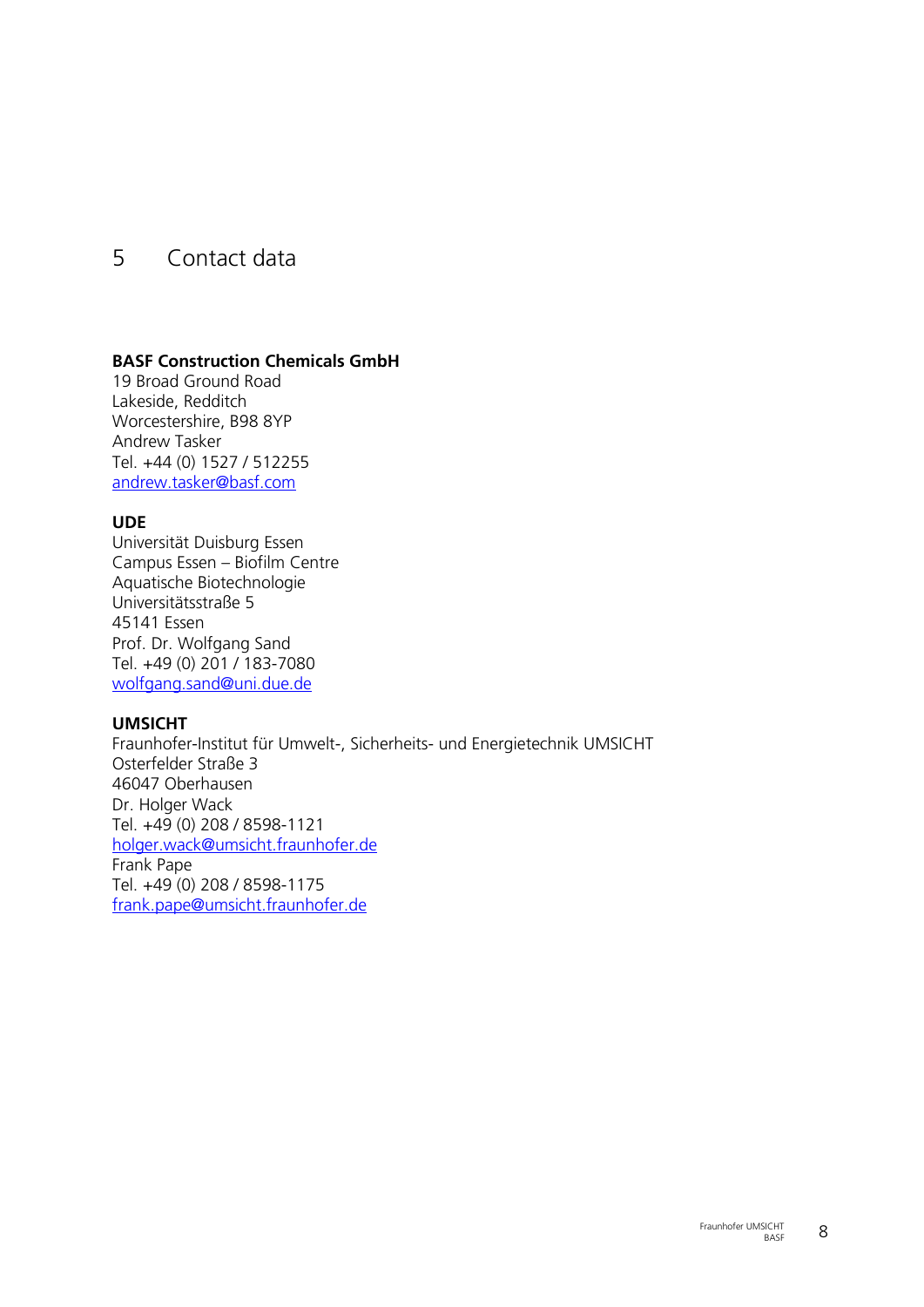### Annex 1

### **Results obtained after the weathering test. The tests were carried out by the Global Development Laboratories at BASF Construction Solutions GmbH, Trostberg.**

This work was carried out additionally to the project by BASF and was on responsibility of BASF.

### **1. Images of MasterSeal 7000CR samples after testing**





6 months testing





Initial sample Sample after Cleaned sample Reference concrete

Fig. 1 Images of MasterSeal 7000CR samples after testing.

### **2. Adhesion testing in accordance with EN1542:1999**



Fig. 2 Samples after adhesion testing.